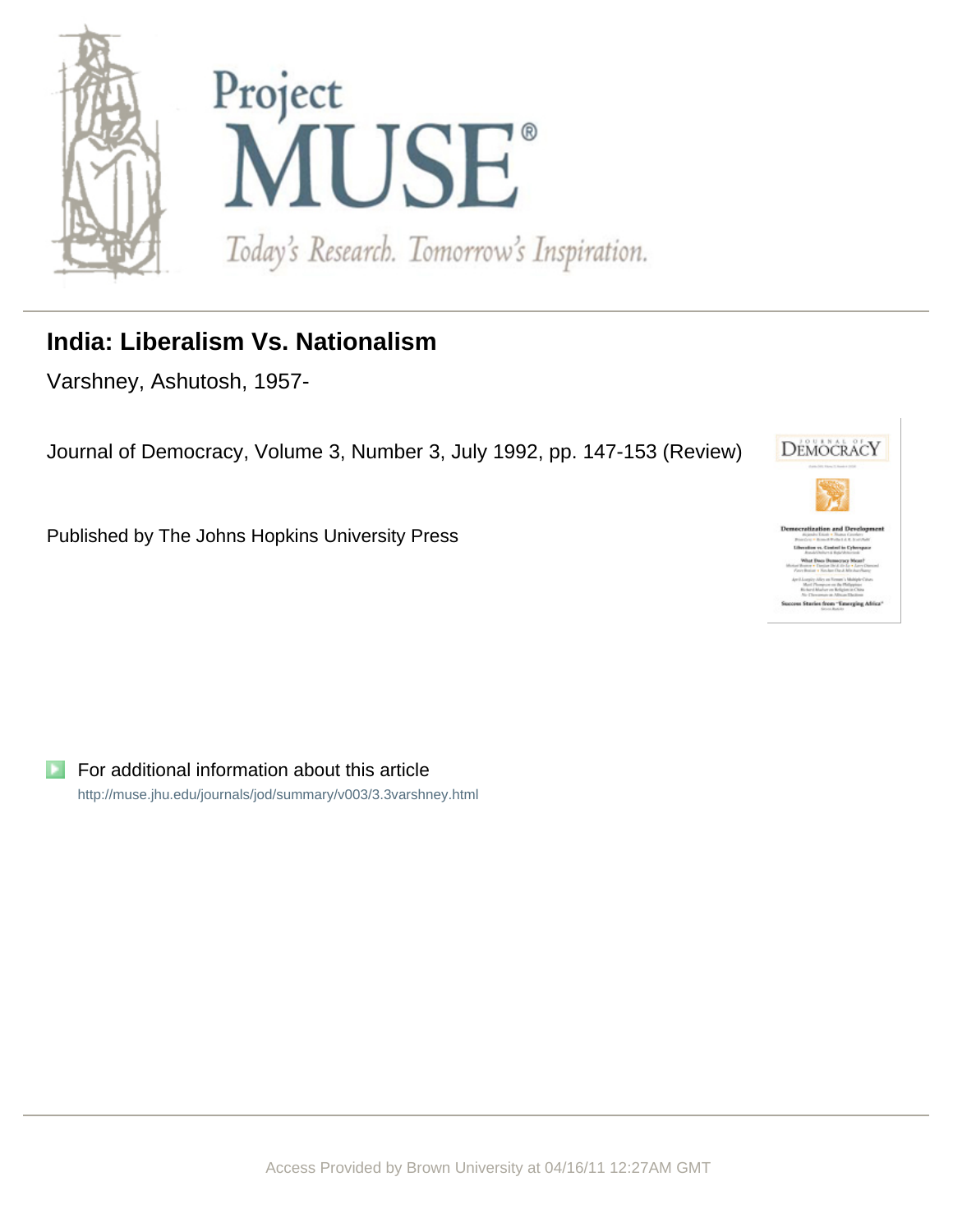## **BOOKS IN**

## **INDIA: LIBERALISM VS. NATIONALISM**

*Ashutosh Varshney* 

*Democracy and Discontent: India's Growing Crisis of Governability* by Atul Kohli. Cambridge University Press, 1991. **420 pp.** 

*The Politics of India Since Independence* by Paul **Brass. Cambridge University Press, 1990. 357 pp.** 

With the recent worldwide upsurge in nationalism, students of democracy must pay particular attention to the difficulties posed by religious and ethnic conflict. This is especially true with respect to India, where tensions between Hindus and Muslims caused the most agonizing event in twentieth-century Indian history: the partition of 1947, which displaced millions of people and killed tens of thousands of others, In the past decade, conflicting nationalisms have erupted anew with a fervor unmatched since 1947, challenging the integrity of India as a nationstate.

Conflicting nationalisms threaten political liberalism by creating what may be called a *liberal paradox:* Individuals and groups are free to organize in a liberal democracy, but can they be free to organize for something as radical as secession? If people in a secessionist part of the country are not allowed to secede in spite of their wishes, a fundamental tenet of liberalism is clearly violated—namely, that people have the right to choose their rulers. On the other hand, if secession is allowed, the principle that people are free to choose their government begins to undermine liberal democracy itself. At this point, liberalism and the right to self-determination raise deeply emotional questions: What takes precedence--a nation or a democracy? And what good is a liberal polity if it cannot even protect its own borders? Since human beings are not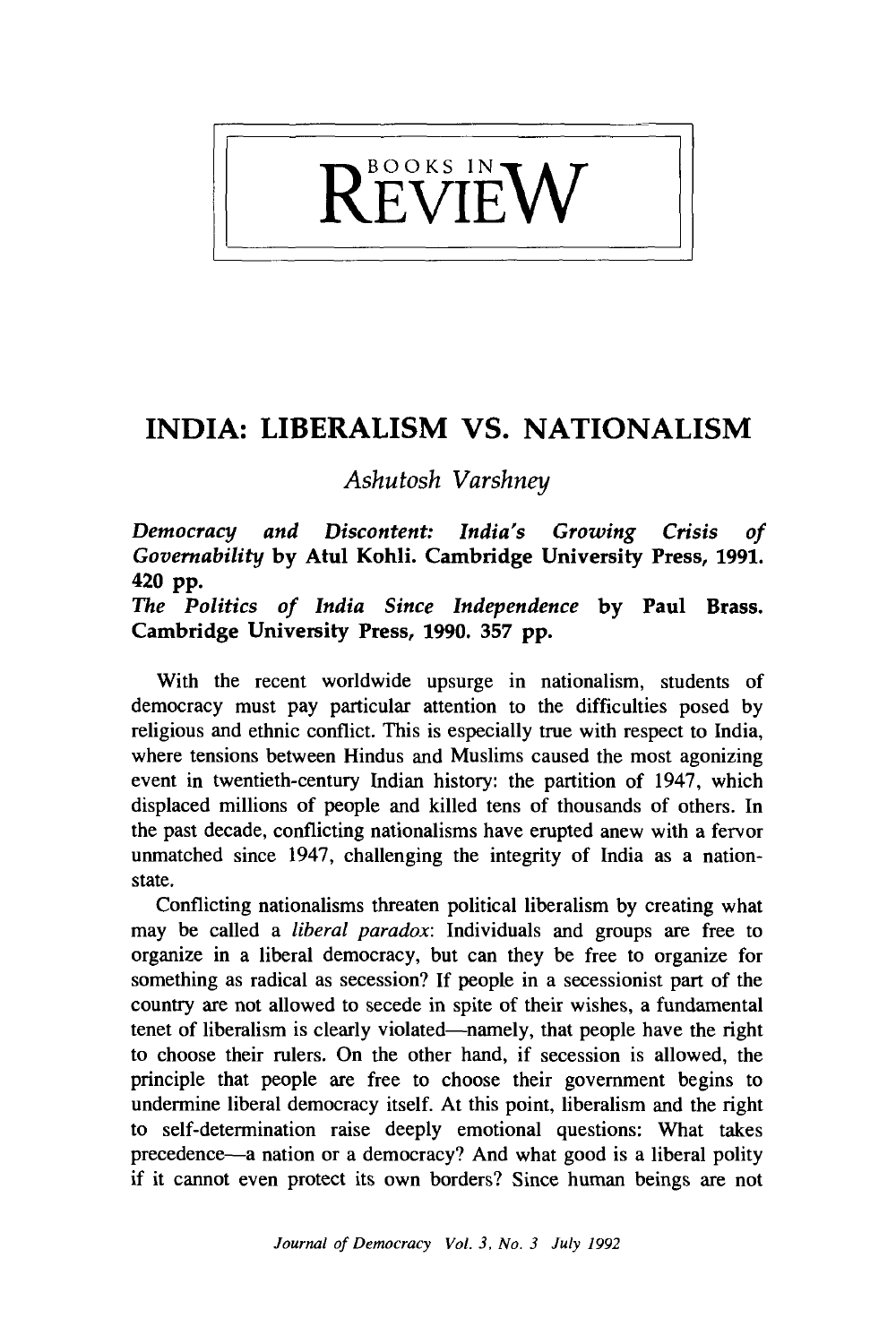only self-interested individuals (as liberal political theory assumes) but also people emotionally anchored in cultural or territorial communities, nationalism defines the limits of liberalism. In circumstances of rising nationalist ferment and conflict, liberalism has a limited capacity for dealing with emotions like loyalty, fear, and anxiety.

Liberal democracy has the best prospects when a relatively strong and stable nation-state has already been constructed or is beyond dispute. The stability of American democracy owes much to the Union victory over Southern secession in the Civil War of the 1860s. Sri Lanka, a shining example of Third World democracy through the 1960s, lost its luster when a confrontation between Tamil and Sinhala nationalisms tore the island apart in the 1980s. Democratic theorists have long been aware of the problem but have not discussed it fully. In his 1970 essay on "Transitions to Democracy," Dankwart Rustow described "national unity" as a prerequisite for democracy. "In order that rulers and policies may freely change," he wrote, "the boundaries must endure, the composition of the citizenry be continuous." In his latest work, *Democracy and Its Critics,* Robert Dahl also recognizes the tension between liberalism and nationalism:

Because subcultural conflicts threaten personal and group identities and ways of life, because such threats evoke deep and powerful emotions, and because the sacrifice of identities and ways of life cannot readily be settled by negotiation, disputes involving different subcultures often turn into violent, nonnegotiable conflicts. In a country where conflicts are persistently violent and nonnegotiable, polyarchy is unlikely to exist (p. 255).

With democracies and nationalism flourishing again, democratic theorists will have to analyze this paradox more fully in the future.

The effects of the liberal paradox are clearly demonstrated in India, which is both a democracy and a multiethnic, multireligious state. It now faces a religiously inspired secessionist movement in Punjab, an ethnic and religious insurrection in Jammu and Kashmir, and an ethnic rebellion in Assam, as well as a rising Hindu nationalism in the heartland that represents a backlash against these separatist movements. Compared to the Third World as a whole, the longevity of India's democracy despite all these problems is striking. Yet compared to the period under Jawaharlal Nehru (1947-64), the decline of India's democracy is equally remarkable. The first comparison is across countries, and is still a source of pride for Indians; the second comparison is across time, and it is a cause for concern.

Both Atul Kohli and Paul Brass address the decline of India's democracy. The "ungovernability" of India's democracy is the central question in Kohli's book. Brass seeks to provide an overview of Indian politics, but the deteriorating health of India's democracy is a key issue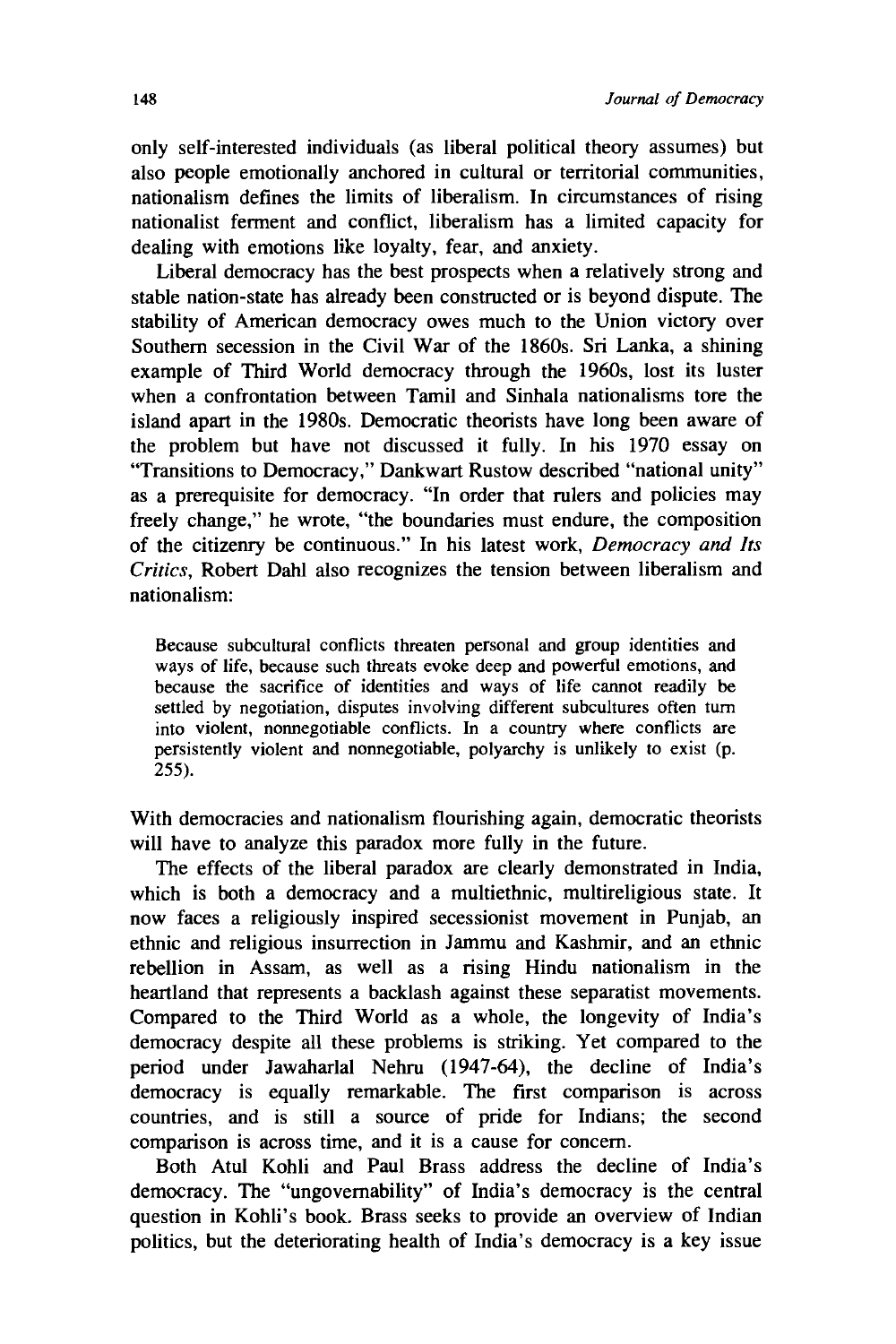for him as well because it is a systemic problem that affects virtually every other political matter of importance. The difficulties posed by conflicting nationalisms, however, have been underestimated by both. For Kohli, "the basic existence of India as a viable political unit does

*"...the armed forces are necessary but not sufficient for keeping India together, and... the problem of governability may be turning into one of national viability."* 

not appear to be threatened.., as long as the armed forces are intact  $\ldots$  " (p. 13). "Although the Indian political system shows signs of disintegration," says Brass, "it is unlikely that it will do so, at least not through secessionist movements. The center and the army remain strong enough to resist any such attempts" (p. 334). I would argue that the armed forces are necessary but not sufficient for keeping India together, and that the problem of governability may be turning into one of national viability. Restoring governability now will require improving not only the *institutional* health

of the polity but also the *emotional* health of the country. Political leadership must heal ethnic and religious wounds and bind up a fractured country.

Most political scientists agree that the fundamental cause of India's ungovemability is the organizational (but not electoral) decimation of the Congress party and the inability of other political parties to fill the resulting organizational vacuum. In the most systematic empirical investigation of the decline of the Congress to date, Kohli shows that it has ceased to perform its conflict-resolving role of the 1950s and 1960s, and has instead begun generating conflict. In *Party Building in a New Nation,* Myron Weiner demonstrated that in the 1960s the Congress was able to keep a vast, diverse, and conflict-ridden society under control by building up a nationwide party organization; by working through district and village "influentials" and adapting to local power structures; and by skillful use of patronage.

In the mid-1980s, Kohli returned to the districts surveyed by Weiner, and found that the breakdown of order resulted primarily from two developments: 1) the democratic process and its promise of political equality had to a great extent dismantled the local hierarchies of the traditional Hindu social structure; and 2) various parties (including factions within the Congress) were seeking to build winning electoral coalitions through competitive mobilization of social groups. Some parties concentrated on groups previously at the lower ends of the traditional hierarchy, while others mobilized the formerly dominant groups that resented the loss of their traditional power. If this political mobilization had been conducted within the institutional framework of the party system, it need not have resulted in ungovernability. But the example set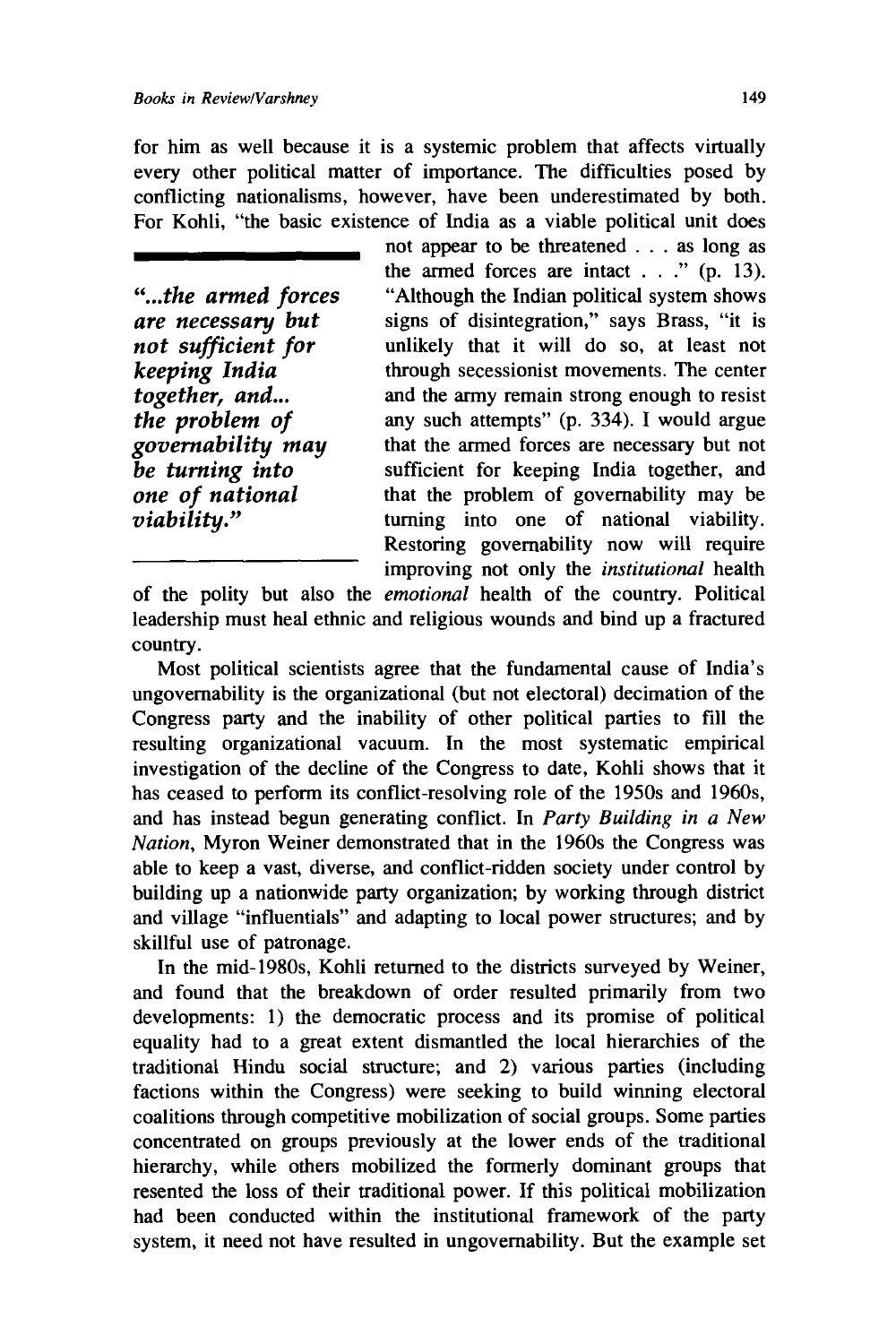by Indira Gandhi—who relied on personal charisma rather than political organization--and followed by other regional parties and leaders led to the emaciation of political parties.

The decline of parties had three consequences. First, except for brief postelection lulls, the political system seemed to be in a state of perpetual mobilization. This, in turn, drew law-enforcement authorities deeper into the political process, eroding the integrity of the police and bureaucracy, and decreasing their ability to keep order. Second, elites could not keep the preelection promises that they had made in order to mobilize the masses, since legislation alone was insufficient without party organizations to carry it into practice. In Nehru's time the party machinery extended down to the lowest tier of the system, nurtured cadres of party workers, and provided a forum for deliberation and debate. In the 1970s and 1980s, however, the Congress and other parties ceased functioning as organizations. The political elites saw parties as mechanisms for winning elections, not for keeping promises. Third, lacking organizations and unwilling or unable to build them, political elites filled their parties' leadership posts on the basis of personal loyalty rather than prior political and party work. Some of these "loyalists" were of dubious character or even criminals.

These three political consequences were intertwined with economic developments. Since the state was deeply involved in the economy, elections opened up enormous possibilities for private enrichment through state control over licenses, development funds, and government subsidies. In short, the organizational void left by the collapse of the party system was filled by the corrupt, by criminals, and by political dilettantes. In election after election, the voters threw out the incumbents, but the electorate's response could not provide sufficient incentive for change.

Such is the sad portrait of post-Nehru India drawn by Kohli and Brass--yet the misery is not unrelieved. In the 1980s, a left-of-center party restored order to strife-torn Bengal through disciplined organization, mildly redistributive land reform, and the creation of new elected institutions in the countryside that distributed power at the local level and provided local leaders with electoral legitimacy. The moral of the story, according to Kohli, is that a disciplined party which can also carry out income redistribution might redeem India. He rightly doubts, however, that a left-of-center party will come to power in many states or in Delhi. India's future remains centrist, but centrism cannot provide the organizational and ideological glue needed to bind a party together and prevent reckless behavior on the part of politicians.

Brass adds that the organizational void is deepened by the tensions between centralization and decentralization in Indian politics. Given India's ethnic and regional diversity, no centralizing leader can long succeed within a democratic framework. Yet increasing decentralization and regional assertiveness threaten the center by loosening its hold over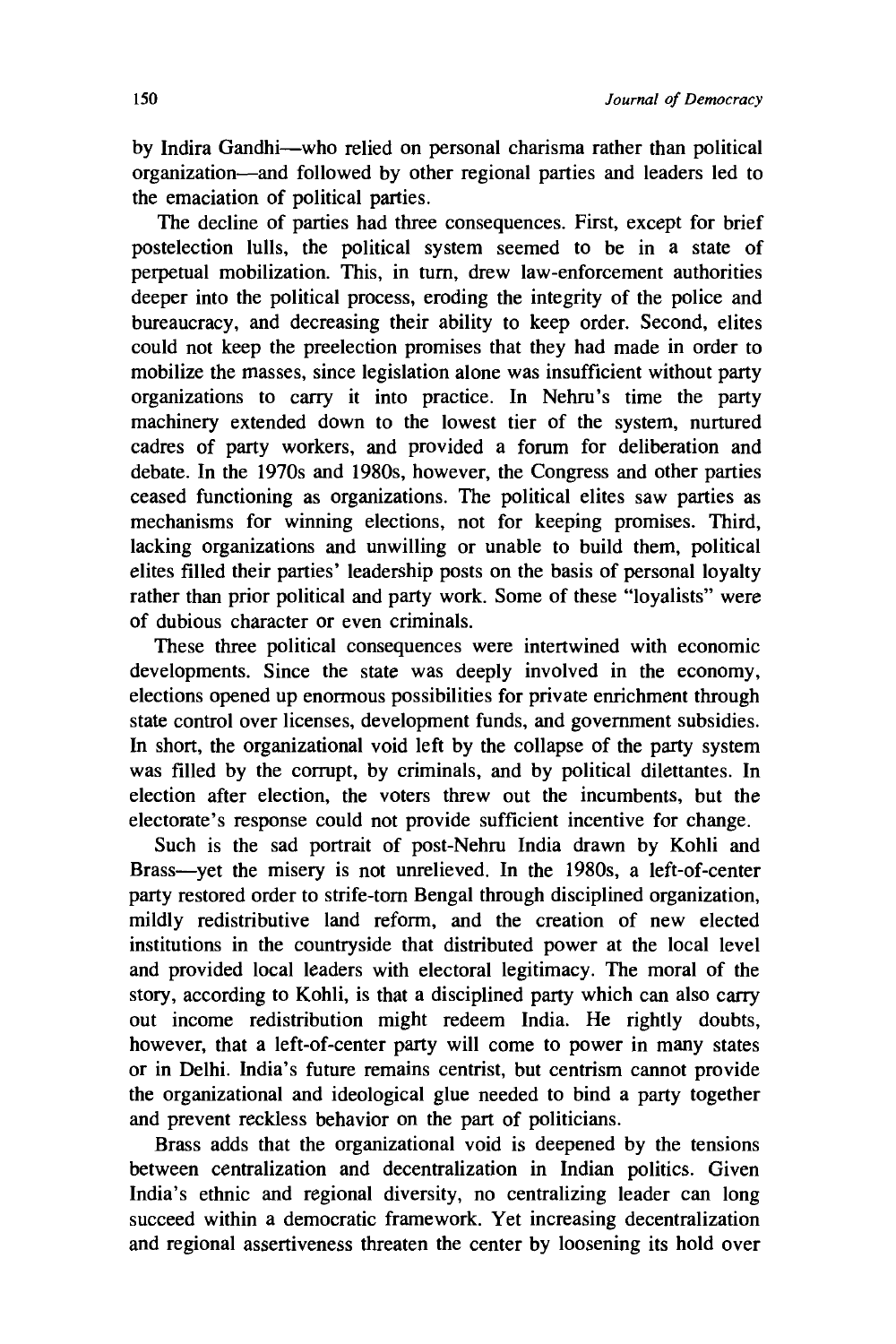the states and the periphery. Visionary leaders like Nehru understood this dilemma, but of late India has not had enough men of vision.

Kohli and Brass shed much light on the problems of Indian democracy, but neither adequately discusses the emergence of conflicting

*"...at no time since independence have secessionist sentiments so profoundly affected the mainstream of Indian politics."* 

nationalisms. Is India's problem of governability turning into a problem of national viability? Brass and Kohli do not think so. The country dealt with previous secession movements in the states of Nagaland and Mizoram through a successful combination of force and politicking. Why should one think that these may not be enough this time, and that the problem has become far more severe?

First, the armed forces cannot continually use force against unarmed mobs without stirring a reaction over violations of human rights both in India and abroad. An authoritarian country can hide such behavior by censoring the press; a democracy cannot. Much, therefore, depends on how popular a given insurgency is. The state of Jammu and Kashmir stands paralyzed today, partly because the sentiment in favor of independence is so widespread.

Second, an insurgency today does not have to be mass-based to create massive disorder. The technologies of death used by today's insurgents make it very difficult to restore order through mere armed retaliation. Partisans with automatic rifles are clearly not the same as men using primitive guns. The easy availability of such powerful weapons makes ethnic or religious insurrection—and the response to it—violent and brutal in unprecedented ways. Ethnic and religious killings in India reached a new high in the 1980s. So long as a few dogged fighters can supply themselves with terrible weapons, their insurgency will be hard to put down without extended guerrilla warfare. Arms are flowing into Punjab and Kashmir from Pakistan, where the Afghanistan crisis of the 1980s has produced a virtual arms bazaar. Thus some of these insurrections are unlikely to be put down without an Indo-Pakistani agreement, making the restoration of order even more difficult. An internal military operation may not be enough.

Finally, and perhaps most importantly, at no time since independence have secessionist sentiments so profoundly affected the mainstream of Indian politics. Rightly or wrongly, the small northeastern states of Nagaland and Mizoram do not-and did not--affect politics in India's heartland. This is not true of Punjab and Kashmir. Sikhs can be found not simply in Punjab but all over northern India. Indira Gandhi's assassination by her Sikh bodyguards led to killings of Sikhs all through the heartland. The situation in Jammu and Kashmir is potentially even more dangerous because of its relationship to the Muslim question on the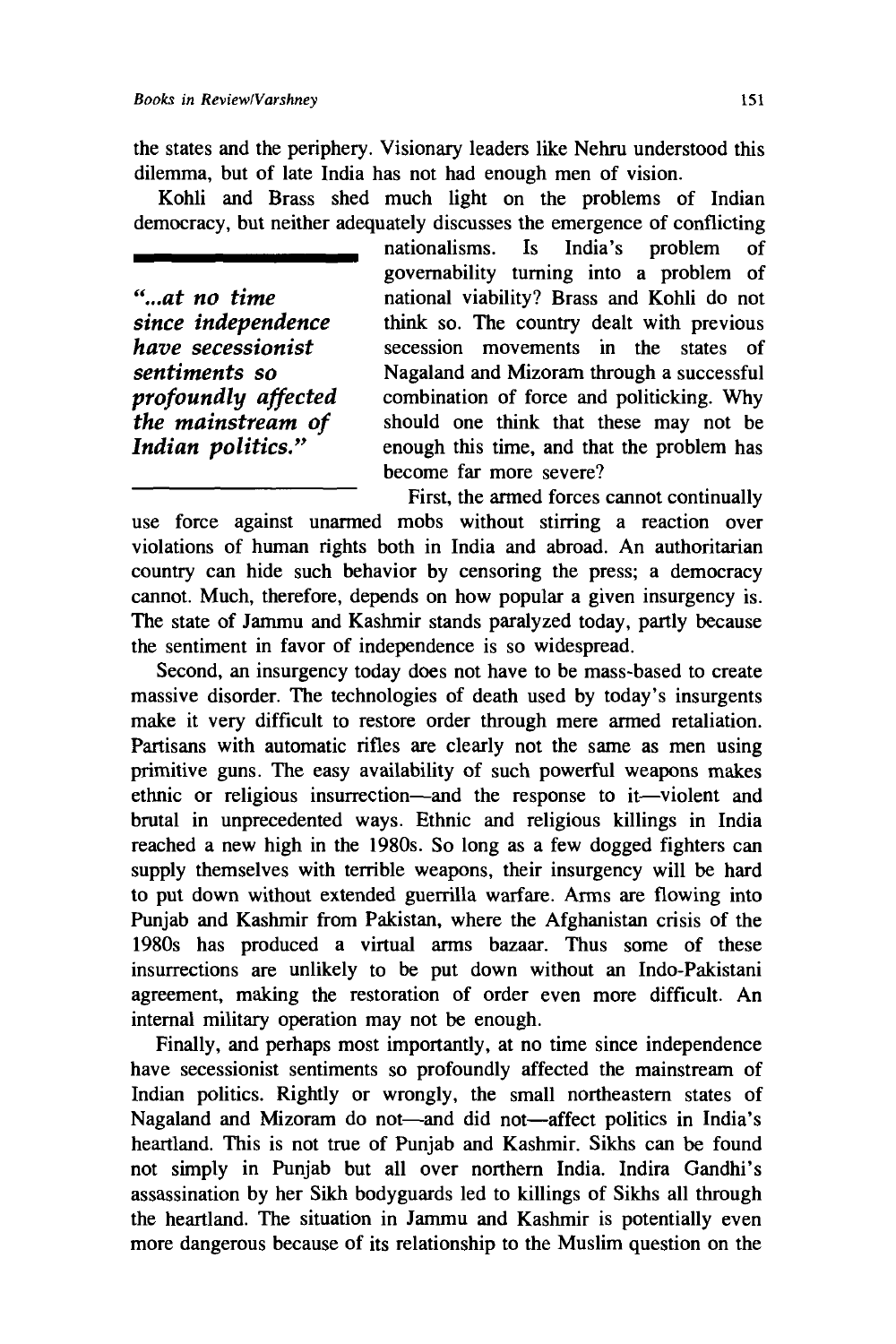subcontinent—the issue that led to India's partition. While there are three million Muslims in the Kashmir valley, there are a hundred million Muslims outside the valley in India, and the insurgency in the state of Jammu and Kashmir broke out in the predominantly Muslim valley, not in the predominantly Hindu Jammu. Even if the armed forces manage to subdue the mostly Muslim insurgents of Kashmir in a war of attrition, Hindu-Muslim relations in the heartland have already been transformed by the rise of Hindu nationalism. The two most significant contributors to Hindu nationalism's rise have been the insurgency in Kashmir and the attempts by militant Hindus in the city of Ayodhya to reclaim a mosque allegedly built over the birthplace of Lord Rama, the most popular god in the Hindu pantheon and one who arguably transcends religion to become a civilizational figure. Both threaten to legitimate the principal argument of Hindu nationalists—that Muslims are disloyal to India. If Kashmir breaks away, it will be the second partition of the country over the Muslim question. Passions are running higher than they have since the late 1940s,

By rousing strong feelings of loyalty and fear and invoking the sacred, religious forms of nationalism (as well as other forms) can engulf entire communities in intense and even violent political battles. Group considerations always operate in politics; what makes nationalism distinctive is that all individuals are openly assigned to groups, even if they do not wish to be. Some of these groups are labeled disloyal and deserving of exclusion or of lesser citizenship, causing great damage to liberal democracy.

How did questions arousing such passion and extremism come to the political forefront? Kohli points out that as party organizations declined in the 1970s, political leaders started to look for symbols, slogans, and issues that would bind electoral coalitions. Religious and ethnic differences began figuring in campaign calculations. Thus India's increasing ungovemability and deinstitutionalization are connected to the rise of religion as a political issue. This may be right; however, once on the agenda, religious issues tend to change the nature of politics. Sikh extremism was utterly transformed by Mrs. Gandhi's decision in 1984 to order the army into the Golden Temple at Amritsar, the most sacred shrine of the Sikhs. Mrs. Gandhi paid for her decision with her life, but the country has yet to heal the wounds inflicted in the ensuing Hindu-Sikh conflict. Later Rajiv Gandhi, to appease the Muslims, gave constitutional protection to the *shari'a.* When a storm of Hindu protest followed, he had the disputed shrine in Ayodhya, which had been locked for 40 years, reopened for Hindu pilgrimage. Since 1947, religion has been a constant subtext in Indian electoral politics. The recent exploitation of religion for secular political ends, however, has led to new and dangerous levels of overt religious polarization.

Happily, the new Congress party government under P.V. Narasimha